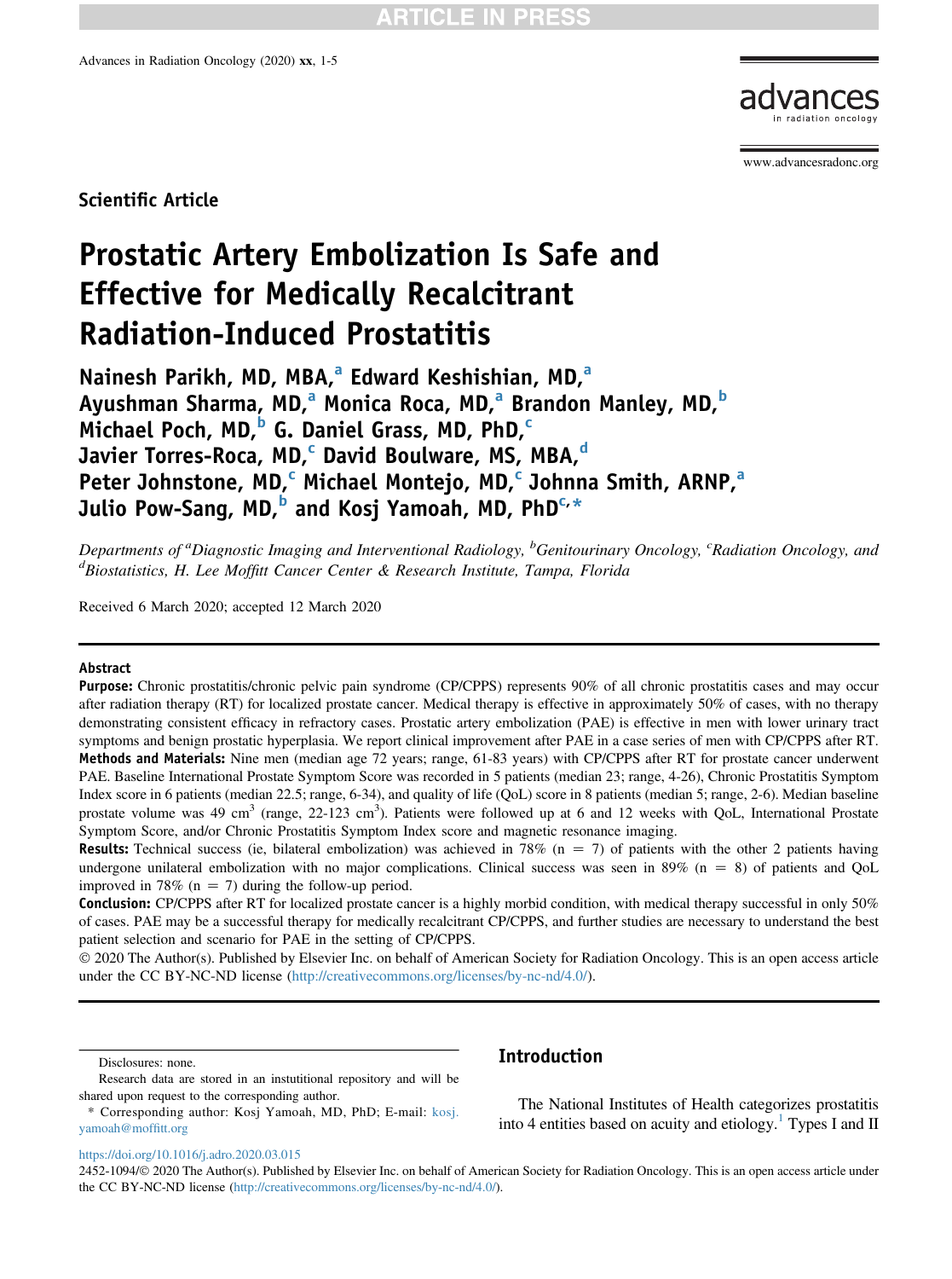are acute and chronic bacterial prostatitis, respectively. Types III and IV are nonbacterial with the presence or absence of symptoms, respectively. Prevalence of chronic prostatitis is [1](#page-4-0).8% to 8.2%<sup>1</sup> with a range of urinary and sexual symptoms.<sup>2</sup> Type III, Chronic prostatitis/chronic pelvic pain syndrome (CP/CPPS), represents 90% of all prostatitis cases $1,3$  $1,3$  and results from an inciting agent causing prostatic damage and pelvic floor pain. Lower urinary tract symptoms (LUTS) are a predisposing factor. $4$ 

Radiation therapy (RT) remains a mainstay of definitive therapy for localized prostate cancer (PCa). Management of chronic genitourinary (GU) toxicity from RT is challenging, with  $\geq$  grade 3 GU toxicities reaching 33%.<sup>5</sup> Men with larger prostates have higher rates of chronic GU toxicity, with CP/CPPS occurring in patients receiving a high central urethral dose.<sup>6</sup> Treatment is challenging and focused on clearance of underlying infection, pain control, and alleviating  $LUTS<sup>7</sup>$  $LUTS<sup>7</sup>$  $LUTS<sup>7</sup>$  However, clinical efficacy of medical management is variable, $4,8$  $4,8$  and effectiveness of emerging therapies like prostate artery embolization (PAE) for CP/CPPS should be investigated.

PAE has been used successfully to significantly reduce symptoms from benign prostatic hyperplasia.<sup>[9](#page-4-8)</sup> We report a case series of patients who had PAE for refractory CP/ CPPS after RT.

## Methods and Materials

### Study design

This retrospective review was approved by the institutional review board, and requirement for informed consent was waived. Consecutive patients who underwent PAE for medically refractory CP/CPPS after definitive RT for localized PCa between April 2017 and September 2019 were included. Medical records were reviewed to collect data on technical and clinical success and complications. Technical success was defined as bilateral prostatic artery embolization. Complications were classified as either major or minor according to the guidelines of the Society of Interventional Radiology Standards of Practice Committee. $10$  Clinical success was defined as any improvement in quality of life (QoL) score, or at least 1 category improvement on Chronic Prostatitis Symptom Index (CPSI) score or International Prostate Symptom Score (IPSS) at either 6 or 12 weeks. Volume reduction on cross-sectional imaging at the same time points was recorded. The endpoint of the study was to assess clinical efficacy of PAE at 6 and 12 weeks.

#### Patient population

Nine men (median age 72 years; range, 61-83 years) with localized PCa (median Gleason score 7; range, 6-9; median pretherapy prostate-specific antigen 6.4; range,  $2.2-25.1$ ) who had undergone definitive RT ([Table 1\)](#page-3-0) underwent PAE for refractory CP/CPPS. Baseline IPSS score was recorded in 5 patients (median 23; range, 4-26), CPSI score in 6 patients (median 22.5; range, 6-34), and QoL score in 8 patients (median 5; range, 2-6); 1 patient was excluded from all 3 scores due to indwelling Foley catheter. One patient was doing intermittent selfcatheterization at baseline. Baseline median prostate volume was 49 cm<sup>3</sup>, with a range of 22 to 123 cm<sup>3</sup>.

#### Embolization technique and follow-up

All patients had Foley catheter placement, were given ciprofloxacin 400 mg intravenously, were admitted for overnight observation, and were continued for 4 days on an antibiotic, muscarinic antagonist and urinary tract analgesic.

Via right transfemoral ( $n = 7$ ) or left transradial ( $n =$ 2) approach, a guide catheter was placed into the anterior division of an internal iliac artery, the prostatic artery was selectively catheterized, and 4-dimensional computed tomography confirmed appropriate position. Embolization was performed using dilute 300 to 500 micron Embospheres (Merit Medical Systems; South Jordan, UT) until stasis was achieved [\(Fig 1](#page-2-0)). This was repeated on the contralateral side if possible. Patients were followed up at 6 and 12 weeks, with QoL, IPSS, and/or CPSI and magnetic resonance imaging [\(Fig 2\)](#page-2-1).

#### Statistical analysis

Statistical analyses were performed using SAS version 9.4 (Cary, NC). Descriptive characteristics for the patient cohort were presented and the Wilcoxon signed rank test for paired differences was used. A  $P$  value  $\lt$  .05 was considered statistically significant. We did not correct for multiple testing.

#### Results

Technical success was achieved in 78.8% ( $n = 7$ ) of patients. The other 2 patients underwent unilateral embolization due to severe atherosclerotic disease; however, they were not excluded from the analysis because unilateral embolization has demonstrated positive clinical outcome.<sup>[11](#page-4-10)</sup> Median PAE fluoroscopy time was 29.7 minutes (range, 9.4-50.6 minutes) and dose was 3658.81 mGy (range,  $207.12 - 5601.58$ ). No major complications were encountered. Two (22%) patients experienced bladder spasms, which were relieved with medication and resolved at 1 week.

Clinical success at 6 and at 12 weeks was seen in  $88.8\%$  (n = 8) of patients. One patient demonstrating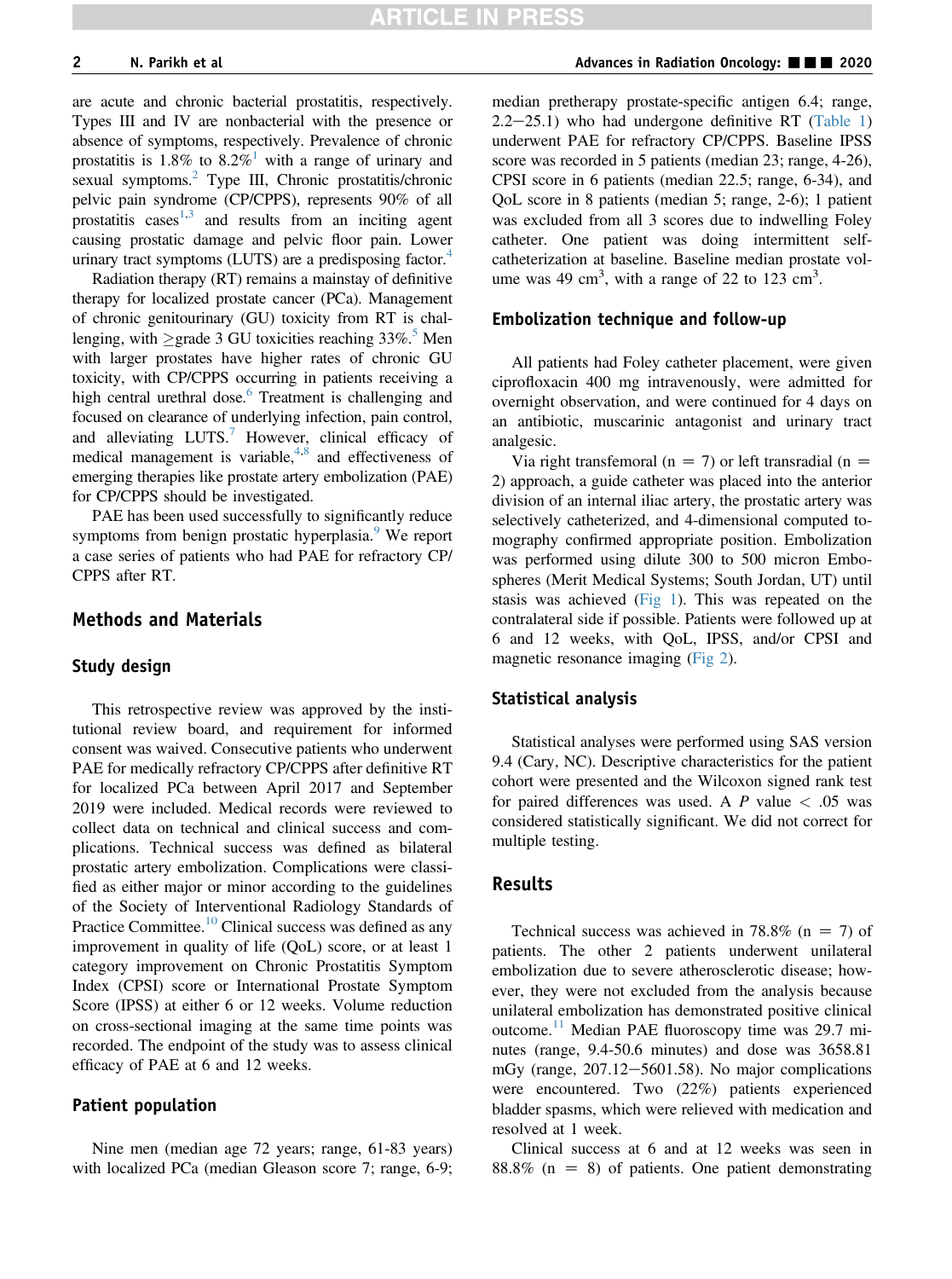# **RTICLE IN PRES**

<span id="page-2-0"></span>

Figure 1 Prostatic artery embolization. (A) Digital subtraction angiogram image shows hypertrophied right prostatic artery (RPA) arising from the anterior division internal iliac artery via common vesicoprostatic trunk. (B) Limited contrast enhanced computed tomography (CT) confirms RPA catheterization and no collateral flow.

clinical failure underwent unilateral embolization and has only been followed up at 6 weeks at the time of this analysis. The other patient who underwent unilateral embolization achieved modest clinical success. Two (22%) of the bilateral embolization patients were successfully weaned off of catheter dependence after the procedure; 1 was Foley catheter dependent (off at 12 weeks) and the other was straight catheter dependent (off at 6 weeks).

Median IPSS improvement at 6 weeks  $(n = 4)$  was 5.50 points ( $P = .125$ ) and 5.00 points ( $P = .0625$ ) at 12 weeks ( $n = 5$ ). Median CPSI improvement at 6 weeks (n  $= 6$ ) was 10.50 points ( $P = .0313$ ) and 9.00 points ( $P =$ .0313) at 12 weeks ( $n = 6$ ). QoL improvement at 6 weeks  $(n = 8)$  was 1.00 ( $P = .125$ ) and 1.50 ( $P = .0156$ ) at 12 weeks (n = 8). Prostate volume reduction was 8.00  $cm<sup>3</sup>$  $(P = .0156)$  at 6 weeks (n = 8) and 11.85 cm<sup>3</sup> (P = .0313) at 12 weeks  $(n = 6)$  [\(Table 2\)](#page-4-11).

<span id="page-2-1"></span>

Figure 2 Postprostatic artery embolization (PAE) prostate volume (PV) reduction. (A, B) Patient number 2 axial and sagittal T2 images before PAE. PV = 51 cm<sup>3</sup>. (C, D) Patient number 2 axial and sagittal T2 images 12 weeks post-PAE. PV = 33 cm<sup>3</sup> (35%) decrease).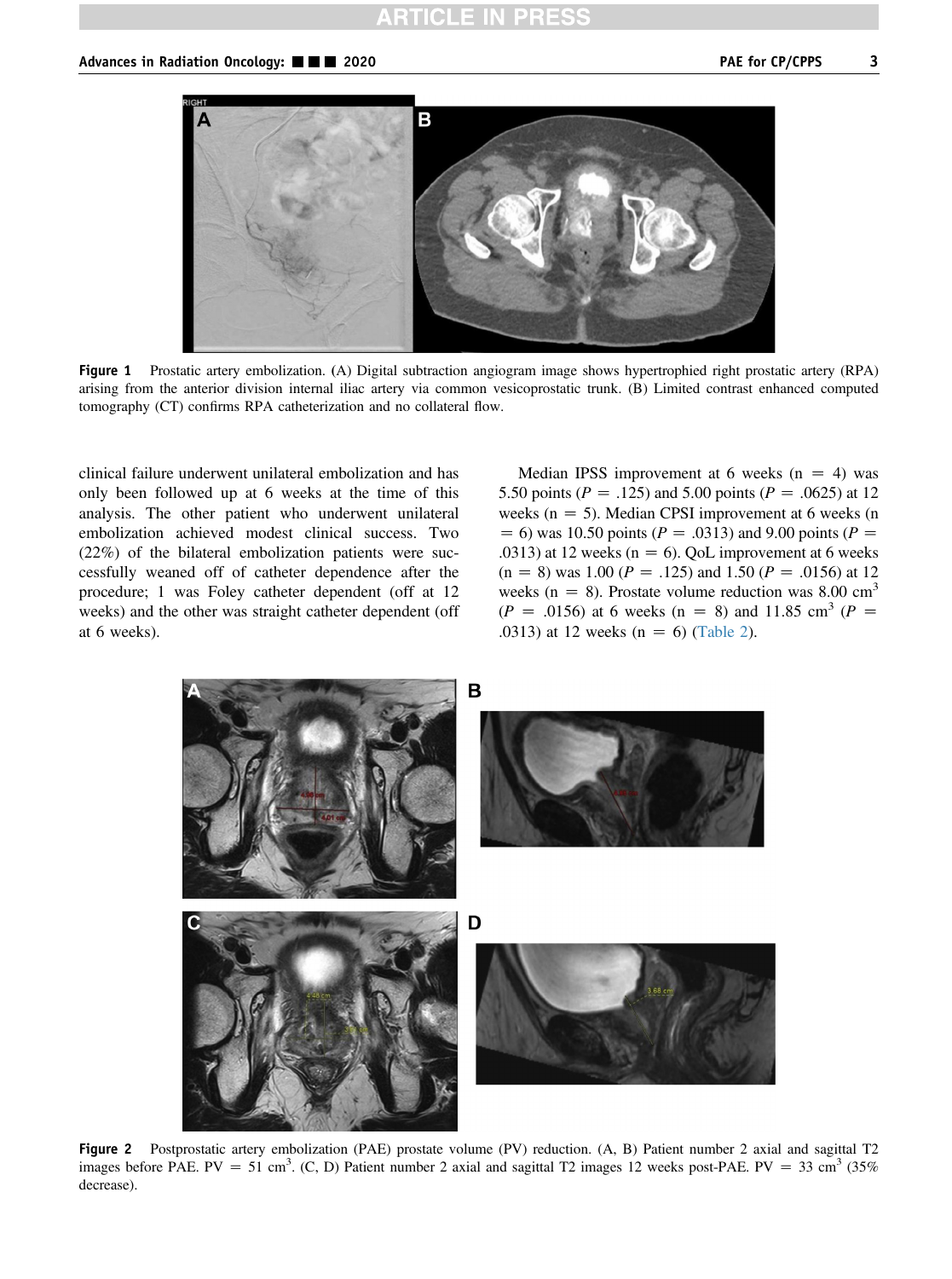<span id="page-3-0"></span>

| Table 1<br>Baseline patient characteristics |    |               |                          |                  |                                                                       |                             |                                                     |                         |                         |              |                                               |
|---------------------------------------------|----|---------------|--------------------------|------------------|-----------------------------------------------------------------------|-----------------------------|-----------------------------------------------------|-------------------------|-------------------------|--------------|-----------------------------------------------|
| Patient Age                                 |    | Gleason score | Pretherapy<br><b>PSA</b> | Risk category    | RT dose                                                               | RT target                   | Foley $(F)$ or<br>straight cath $(SC)$<br>dependent | Baseline<br><b>IPSS</b> | Baseline<br><b>CPSI</b> | Baseline QoL | <b>Baseline</b><br>prostate<br>volume $(cm3)$ |
| PN <sub>1</sub>                             | 83 | $4+4=8$       | 25.1                     | High             | $8100 \text{ cGy} / 45 \text{ fx}$                                    | Prostate and SV             | F                                                   | $N/A^*$                 | $N/A^*$                 | $N/A^*$      | 31.6                                          |
| PN <sub>2</sub>                             | 69 | $3 + 4 = 7$   | 6.35                     | Intermediate     | 7020 cGy/26 fx                                                        | Prostate and SV             | $\mathbf N$                                         | 26                      | N/A                     | 5            | 52                                            |
| PN <sub>3</sub>                             | 75 | $4 + 3 = 7$   | 2.2                      | Intermediate     | $N/A$ <sup>T</sup>                                                    | Prostate and SV             | - N                                                 |                         | 6                       | 2            | 74                                            |
| PN <sub>4</sub>                             | 66 | $3 + 4 = 7$   | 20.8                     | High             | 7800 cGy/39 fx                                                        | Prostate and SV             | -N                                                  | $\overline{4}$          | N/A                     | 6            | 65                                            |
| <b>PN 5</b>                                 | 69 | $3 + 3 = 6$   | 3.9                      | Low              | 8100 cGy/45 fx                                                        | Prostate and SV             | -N                                                  | 23                      | 19                      |              | 22                                            |
| PN <sub>6</sub>                             | 85 | $4+4=8$       | 9.7                      | High             | $HDR^{\ddagger}$ +<br>4500 $cGy/25$ fx                                | Prostate and SV             | - N                                                 | 23                      | 20                      | 3            | 44                                            |
| PN <sub>7</sub>                             | 61 | $4 + 5 = 9$   | 6.4                      | High             | 4500 $cGv/25$ fx<br>(prostate)<br>3600 $cGy/20$ fx<br>(pelvis and SV) | Prostate, SV,<br>and sacrum | N                                                   | N/A                     | 34                      | 6            | 46                                            |
| PN 8                                        | 72 | $3 + 4 = 7$   | 5.7                      | Low-intermediate | 7020 cGy/26 fx                                                        | Prostate and SV             | -SC                                                 | N/A                     | 25                      | 4            | 122.9                                         |
| <b>PN 9</b>                                 | 77 | $4+5=9$       | 6.86                     | High             | 7920 cGy/44 fx                                                        | Prostate and SV             | N                                                   | N/A                     | 30                      | 5            | 25                                            |

Abbreviations: CPSI = Chronic Prostatitis Symptom Index; IPSS = International Prostate Symptom Score; N = no catheterization; PSA = prostate-specific antigen; QoL = quality of life; RT = radiation therapy;  $SV =$  seminal vesicles.

\* On Foley catheter.

 $\dagger$  Retention after 3 treatments of RT, so patient stopped.

 $*$  Referred from outside institution, high dose rate dose unknown.

N. Parikh et al

 $\rightarrow$ 

**ARTICLE IN PRE** To